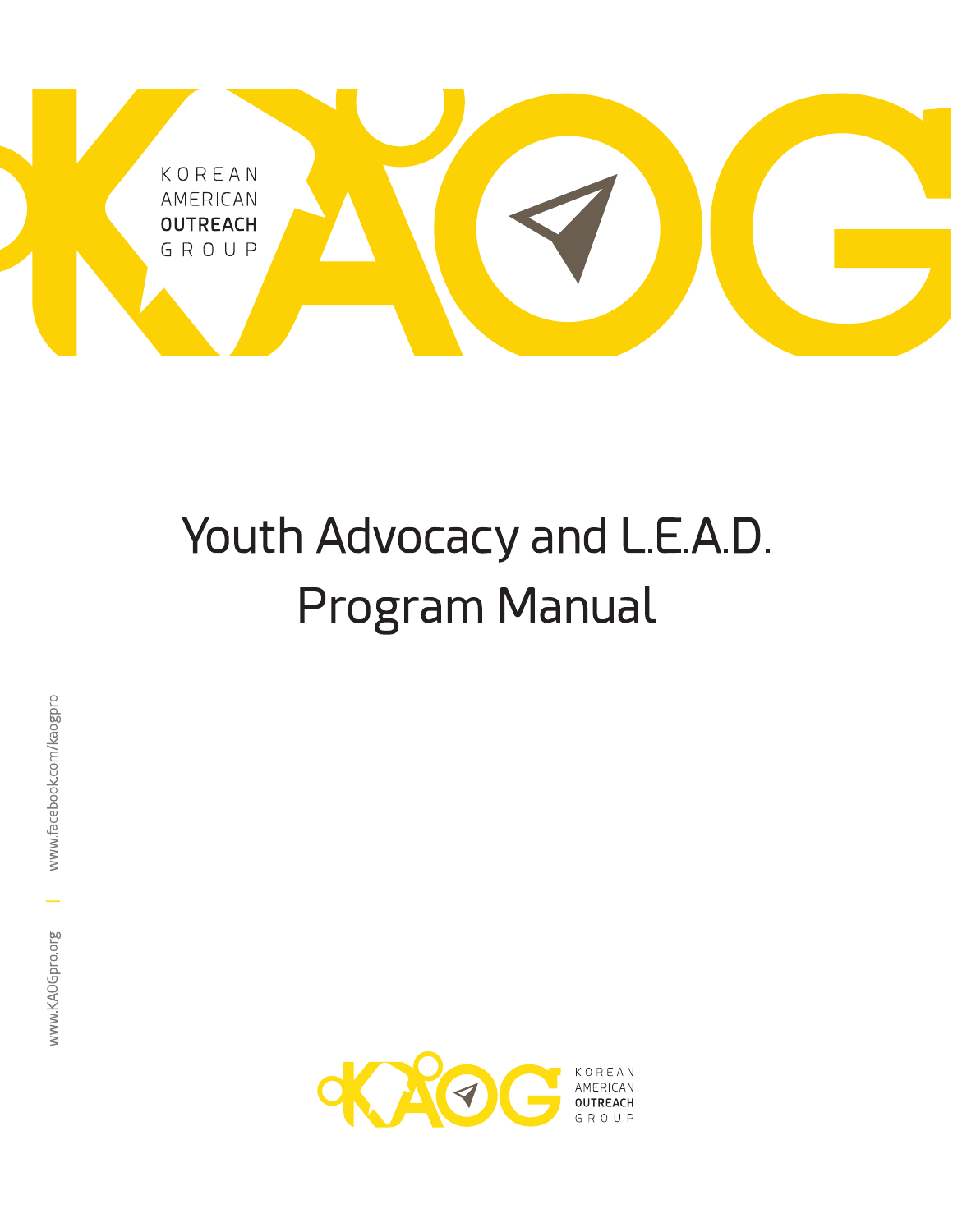## Table of Contents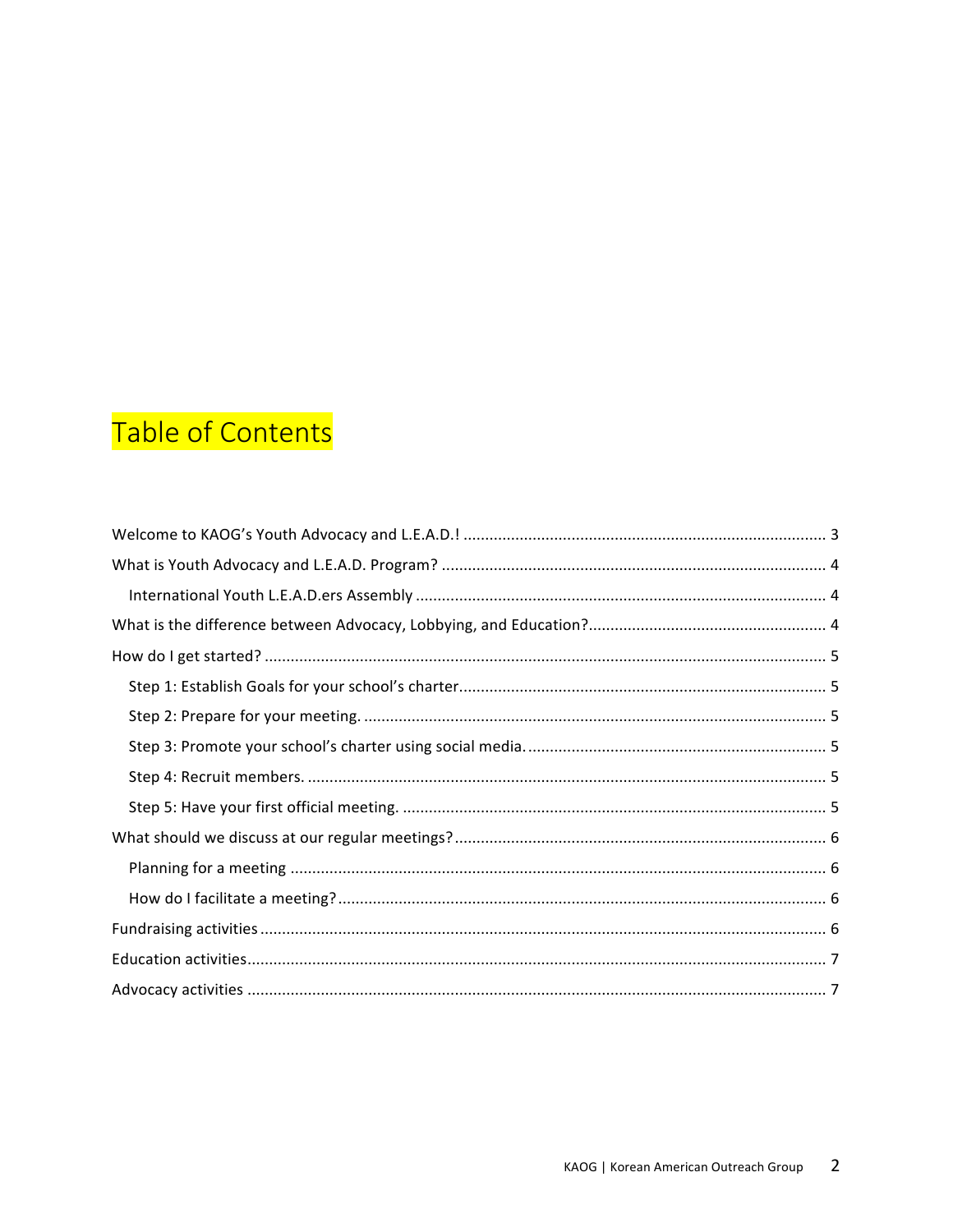### Welcome to KAOG's Youth Advocacy and L.E.A.D.!



Soo Yee, M.S.Ed., CHES Founder and President of Korean American Outreach Group (KAOG)

#### Greetings!

Korean American Outreach Group (KAOG) is a not for profit organization based in Annandale, Virginia (USA). We are excited to welcome you to the Youth Advocacy and L.E.A.D. Program, a prestigious youth leadership development program designed for high school and college students who are serious about achieving academic excellence and pursuing a career in a professional field. This highly competitive program focuses on integrating hands-on service learning civic engagement projects so students have an opportunity to learn how to be leaders in their community.

The purpose of the program is to train young Asian Americans to become civic leaders in their community. Students will be engaged with local social, health, and/or educational issues that affect their community.

On a quarterly basis, our program advisors will provide a debatable agenda and guidance on how to engage the local community.

Members of the Youth Advocacy and L.E.A.D. Program will also have the opportunity to attend the annual International Youth L.E.A.D.ers Assembly in Washington, DC to engage with members of congress and their staff.

At the end of the program year, students who have successfully completed 100 service learning hours will receive The President's Volunteer Service Award.

Please take a few minutes to review this manual to get started with your local chapter's Youth Advocacy and L.E.A.D. Program. Should you have any questions or concerns, please do not hesitate to contact: info@KAOGpro.org

We hope to have your full support for this unique youth leadership development program.

Sincerely,

*Soo Yee*

Soo Yee, M.S.Ed, CHES Founder and President of Korean American Outreach Group (KAOG)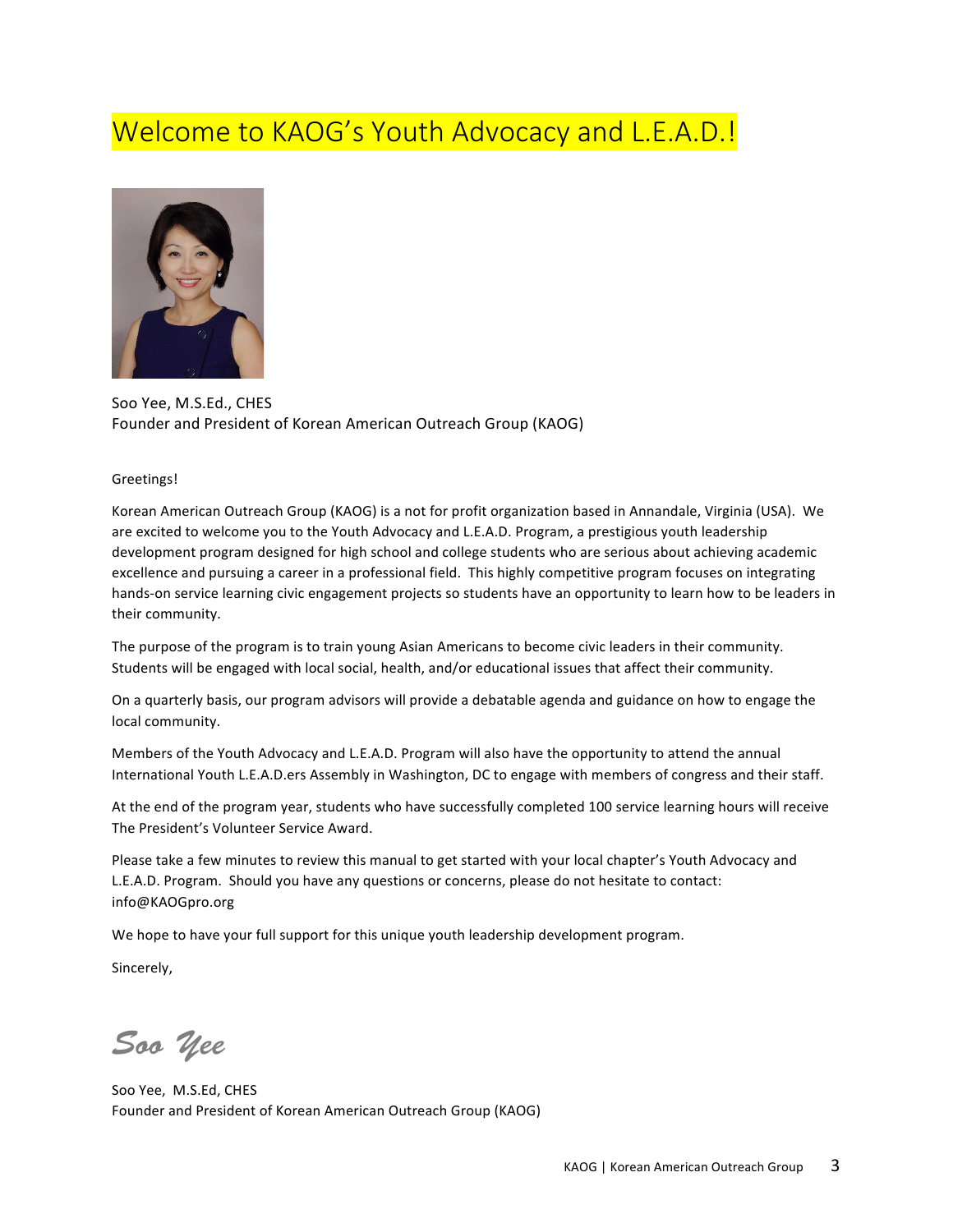### What is Youth Advocacy and L.E.A.D. Program?

Youth Advocacy and Leadership Enhancement Activities for Development (L.E.A.D.) is a hands-on program that engages young students in middle and high school in civic engagement by cultivating their awareness about social issues that impact Asian Americans. KAOG partners with a number of different nonprofit and local businesses to create learning opportunities for these students, including leadership team building, Capitol Hill visits, and civic projects. We work with students from both public and private high schools in the area, developing at least 20 "L.E.A.D.er" each year.

### International Youth L.E.A.D.ers Assembly

As a part of the Youth Advocacy and L.E.A.D. program, students have the opportunity to participate in the annual International Youth L.E.A.D.ers Assembly where they can engage in communication and understanding of issues that impact young Asians globally.

### What is the difference between Advocacy, Lobbying, and Education?

As you actively engage in civic activities, you will often hear people use words like, "advocacy," "lobbying," and "education" in relation to social, health, and education issues and policies. It's important to understand and differentiate these terminologies<sup>1</sup> and act upon them correctly.

As a 501(c)3 nonprofit organization, KAOG does not engage in lobbying activities. Lobbying means "to try to influence government officials to make decisions for or against something; to try to get something you want by talking to the people who make decisions." Lobbying often includes a specific request from members of congress to support or oppose a bill, amendment, policy, or regulation.

Advocacy is "the act or process of advocating or supporting a cause or proposal." Advocacy is broader in activities and allows for the opportunity to educate legislators on the many aspects and perspectives of how a policy affects its citizens. When students advocate for a cause, they are allowing legislators the opportunity to understand how the issue affects a target population.

Education, in the context of the activities for this program, is "the action or process of teaching someone in a school, college, or university." It also means "the knowledge and development resulting from an educational process." In the education process, factual information needs to be researched and provided. Education efforts and activities do not specifically address legislative actions or present value judgements. Educational information that would be helpful for students to present during their advocacy activities include: program description, goals, objectives, current budget and spending, number of people served and basic demographics of the population served, and accomplishments of the program.

<u> 1989 - Jan Samuel Barbara, margaret e</u>

 $1$  Definitions were defined using the online Merriam-Webster dictionary: http://www.merriamwebster.com/dictionary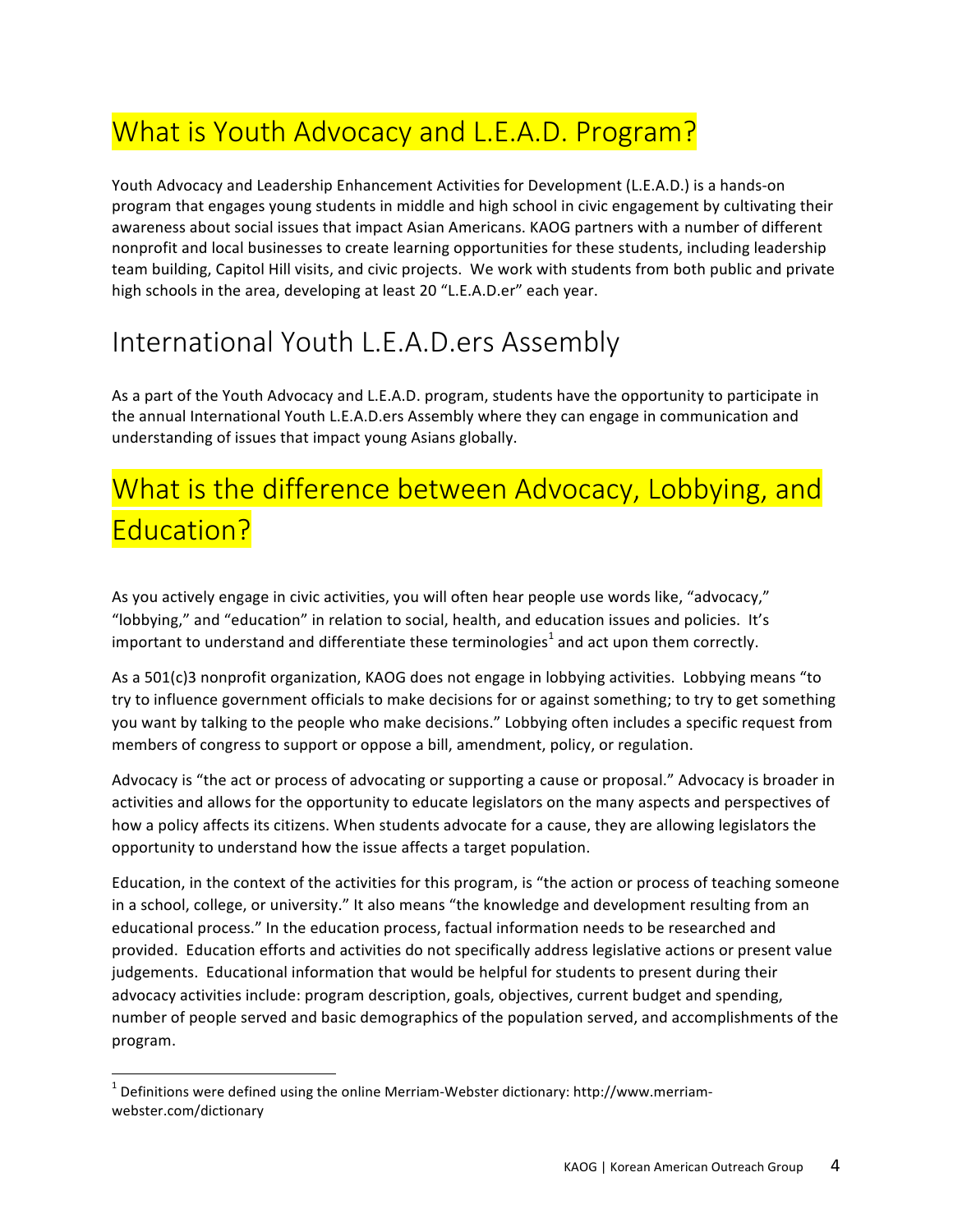### How do I get started?

#### Step 1: Establish Goals for your school's charter.

The goals of each school charter may be different based on the number of members you can recruit and maintain. Here are some ideas to get you started:

- Host at least one fundraising event each school year to raise at least \$250 in funds.
- Recruit and maintain at least 10 active members in the charter.
- Engage in weekly education activities.
- Post at least one item on your social media outlets each week.
- Host at least one club meeting each month.
- Have at least one member of your charter attend the annual International Youth L.E.A.D.ers Assembly in Washington, D.C.

#### Step 2: Prepare for your meeting.

Make sure you fully understand what Korean American Outreach Group's mission is and the other types of activities and services that it provides by visiting: www.KAOGpro.org.

Review the "What should we discuss at our regular meetings" section.

#### Step 3: Promote your school's charter using social media.

Be prepared to create a Facebook page, Instagram and Twitter accounts for your school's charter. We will link them to KAOG's main website.

#### Step 4: Recruit members.

Invite at least three of your closest friends to your first meeting and have them invite others to join. You may also want to create flyers, set-up an information booth at school, and/or post on your personal social media pages.

#### Step 5: Have your first official meeting.

At your first official meeting, make sure everyone has a copy of this manual so that you all will be operating under the same guidelines. Identify who will fill the following positions by having a nomination\* and voting process:

- 1) Chairperson: The Chairperson calls all meetings to order and facilitates the meeting discussion. The Chairperson also leads members into any voting decision. When voting, make sure you record the total number of attendees and the number of votes obtained for the decision.
- 2) Secretary: The Secretary records all meeting notes by including: name of attendees, date and time of the meeting, issues discussed, results of any votes made, and action items assigned.
- 3) Treasurer: The Treasurer is responsible for keeping the money that was collected for the charter as well as receipts for expenses purchased for the charter. The treasurer must report any changes to the financial account at each meeting. Discuss with your KAOG adviser on how to safely store money for your charter.

\*Nominated candidates for any position must be able to provide a brief bio about him or herself.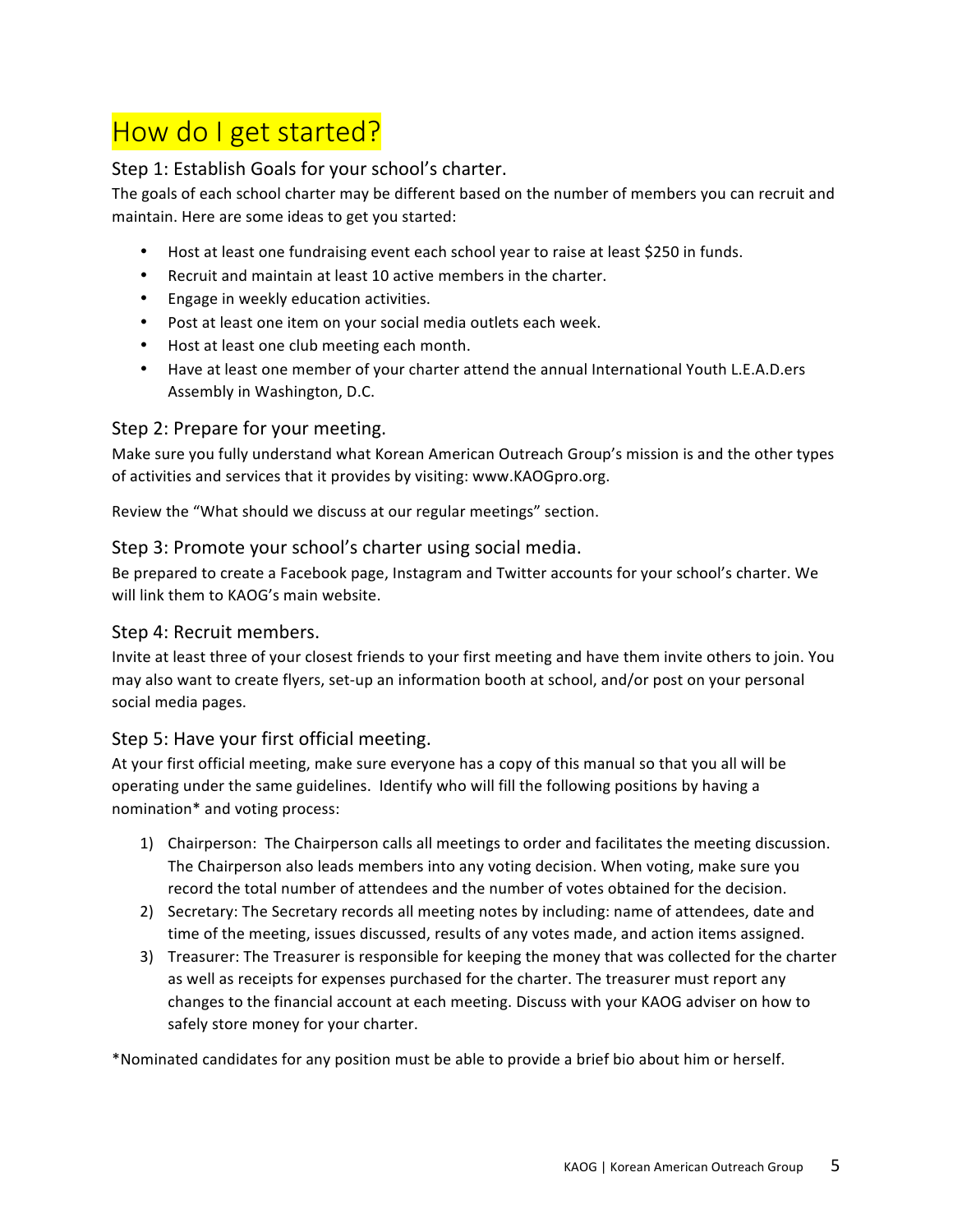### What should we discuss at our regular meetings?

Here are a list of things that you can discuss during your meetings:

- Fundraising activities
- Education activities
- Advocacy activities

#### Planning for a meeting

- 1) Prepare an **agenda** for each meeting and set at least one objective that you want to achieve by the end of the meeting.
- 2) Set a **stable meeting time and place** each week or month that you plan to meet. Make sure that everyone in the group can commit to the time and location in order to maintain stable attendance and participation.
- 3) Agree on the length of the **meeting time**. Productive meetings should be for at least 1 hour and no more than 2 hours at a time.

#### How do I facilitate a meeting?

- 1) Bring resources. Think about news that you have read recently and share those links are articles to other members of the group. You can start meetings by having members discuss current event issues to understand how it affects members' attitudes and/or behaviors.
- 2) **Don't do all the talking**. Call on all members to share. Don't let one person's voice dominate over the rest of the group. Specifically call out names of members who are less vocal to hear their perspective.
- 3) Divide up the work. Create committees to take care of various aspects of the charter, such as fundraising, communications (sending out emails and text messages for important reminders), marketing (creating flyers and social media messages), research (collecting articles and information relevant to your advocacy issues), etc.
- 4) **Take notes**. Assign this task to someone in the charter. Make sure you record meeting notes so that everyone remembers what has been discussed and can refer to the notes for guidelines; this is to minimize miscommunication. Review the previous meeting's notes at the beginning of each meeting.
- 5) Create action items. At the end of each meeting, list action items for each member to do before the next meeting.
- 6) **Follow up with action items** at the next meeting.

### Fundraising activities

The purpose of raising funds for your charter should be so that members could snacks and light refreshments during regular meetings; provide relief effort donations for natural disasters; and/or to assist members with the cost of traveling to the annual International Youth L.E.A.D.ers Assembly.

Before engaging in fundraising activities, members of your charter should do the flowing:

1) Establish fundraising goals. How much money do you need to raise?